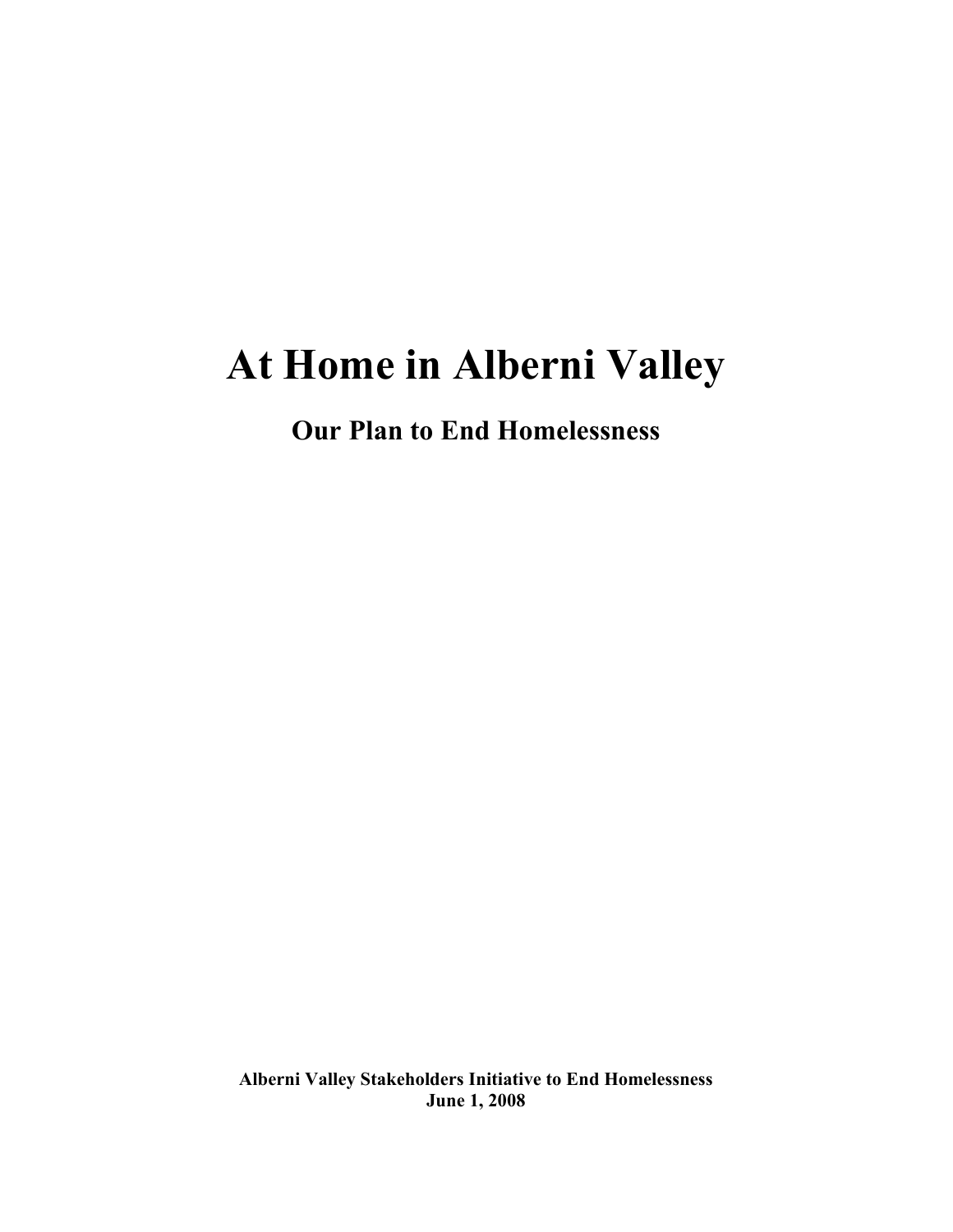# Table of Contents

| What are we currently doing about homelessness in Alberni Valley?  Pg. 7 |
|--------------------------------------------------------------------------|
|                                                                          |
|                                                                          |
|                                                                          |
|                                                                          |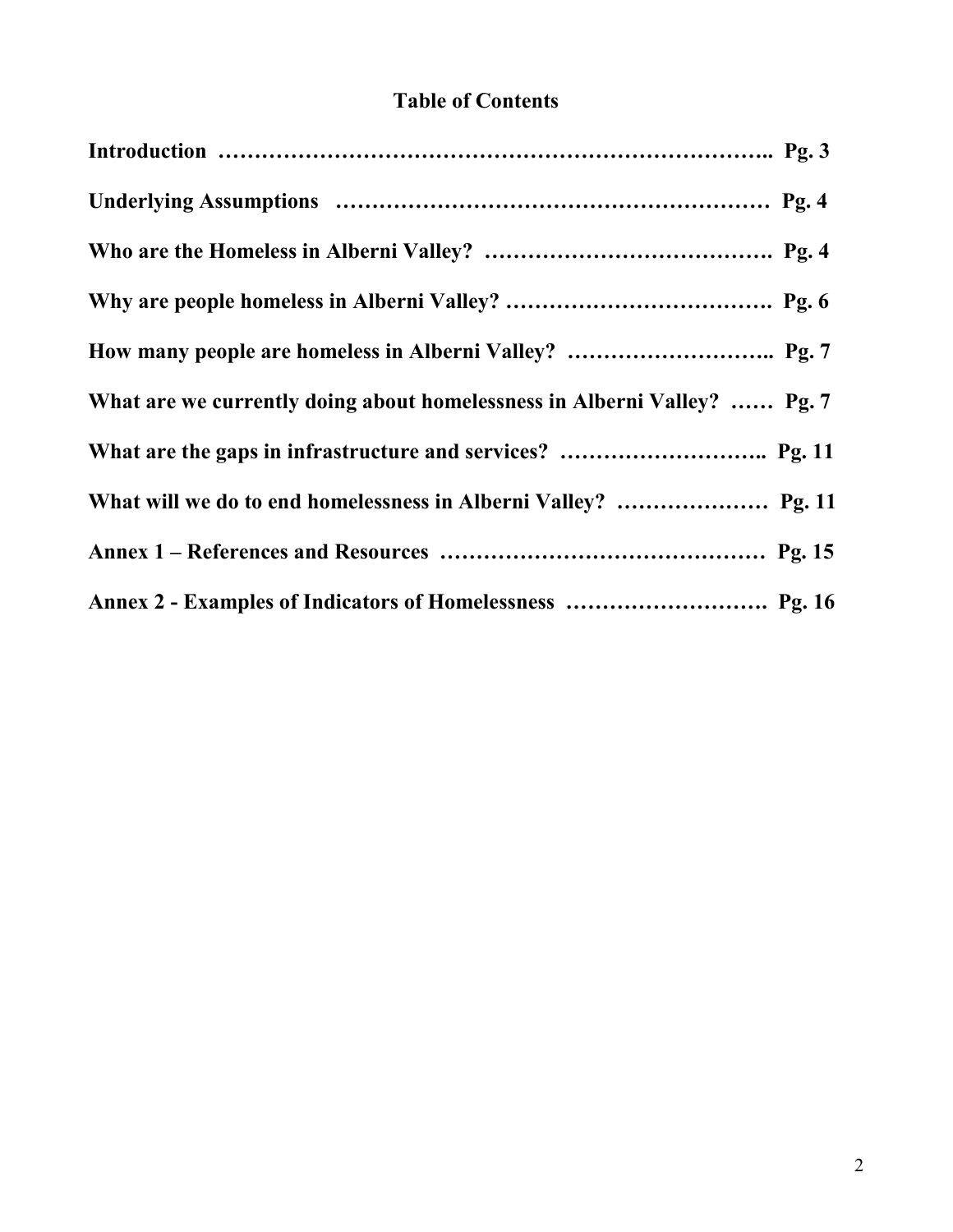# Introduction

The problem of homelessness in the Alberni Valley has come to the fore in the past year with an increasingly visible number of people who spend their days and nights on the streets or in sub-standard housing, particularly around the core of South Port. This has been the subject of regular news articles and letters in the local media and has generated a high level of public discussion including various proposals on how to deal with the problem. Inevitably those proposals involved requests to local authorities ranging from letters of endorsement to grants of property. In some cases those requests were competing against each other.

In an effort to better understand the problem and find solutions, Port Alberni city council and the office of the MLA convened a stakeholders meeting in March 2007. The first meeting was attended by representatives from all levels of government, government agencies, non-governmental service agencies and churches. After a series of meetings this evolved into an ad hoc group which serves under the name of the Alberni Valley Stakeholders Initiative to End Homelessness (AVCSI). Almost from the beginning it was agreed that highest priority should be placed on developing a plan to end homelessness. VIHA came forward to provide funding to develop that plan and Myron Jespersen, a volunteer member on the committee representing Gateway Community Church was contracted to lead this process.

The process for our plan to end homelessness has developed through a series of inter-connected activities. The consultant reviewed a wide range of available reference material (see summary list and links below) to see how other communities approached and worked on the problem of homelessness. He also met with many of the individuals and agencies that are currently working with the homeless in Alberni Valley to help understand our situation and identify the gaps.

Parallel to that, there were many meetings of the AVCSI over the period from March through November. These were held to address two specific issues that arose during that period. The first was the purchase of the Redford/Sportsman Lodge by BC Housing and the subsequent negative reaction on the part of nearby residents when it was initially reported that it was to be used as a homeless shelter. BC Housing offered this facility to the community for use to address some aspect of the homeless situation and requested AVCSI to define the use and select an implementing agency to manage it. As a result, AVCSI hosted the discussion of how we could utilize that facility, made a call for proposals and selected a managing agency, helped to refine the management proposal and facilitated a number of community events to gain community and City Council support for the project. We are now well on the way to opening that facility with 42 single room occupancy units of transitional housing.

The second more recent issue is a proposal to save the old RCMP building from demolition and utilize it to meet the gap for shelter and housing for the very hard to house in our community. The AVCSI endorsed this concept and supported the appeal to City Council for a stay of the demolition. We now have until June 2008 to develop a detailed utilization plan and identify funding sources and implementing partners. This very busy time of activity for the AVCSI gave all of us time to work together and understand much more about the problem of homelessness in our community and how we might address it. In a very practical way, this activity helped to form our plan to end homelessness.

With assistance from Learning Initiatives for Rural and Northern BC we introduced a draft of this plan at a community workshop on December 7 & 8, 2007. This workshop was well attended by a good representation of our community. The participants had a vigorous discussion of the issue of homelessness and gave a general endorsement to the draft plan. The details of those discussions have been collected and incorporated into this document which is now presented for endorsement by the Stakeholders Initiative and presentation to City Council. We do not expect to write a "final" plan. Rather, we intend this to be a working tool that will change over time as the situation changes and so we have recommended a process whereby there will be a quarterly review of indicators and progress and an annual review of the plan with opportunities for revision as required along the way.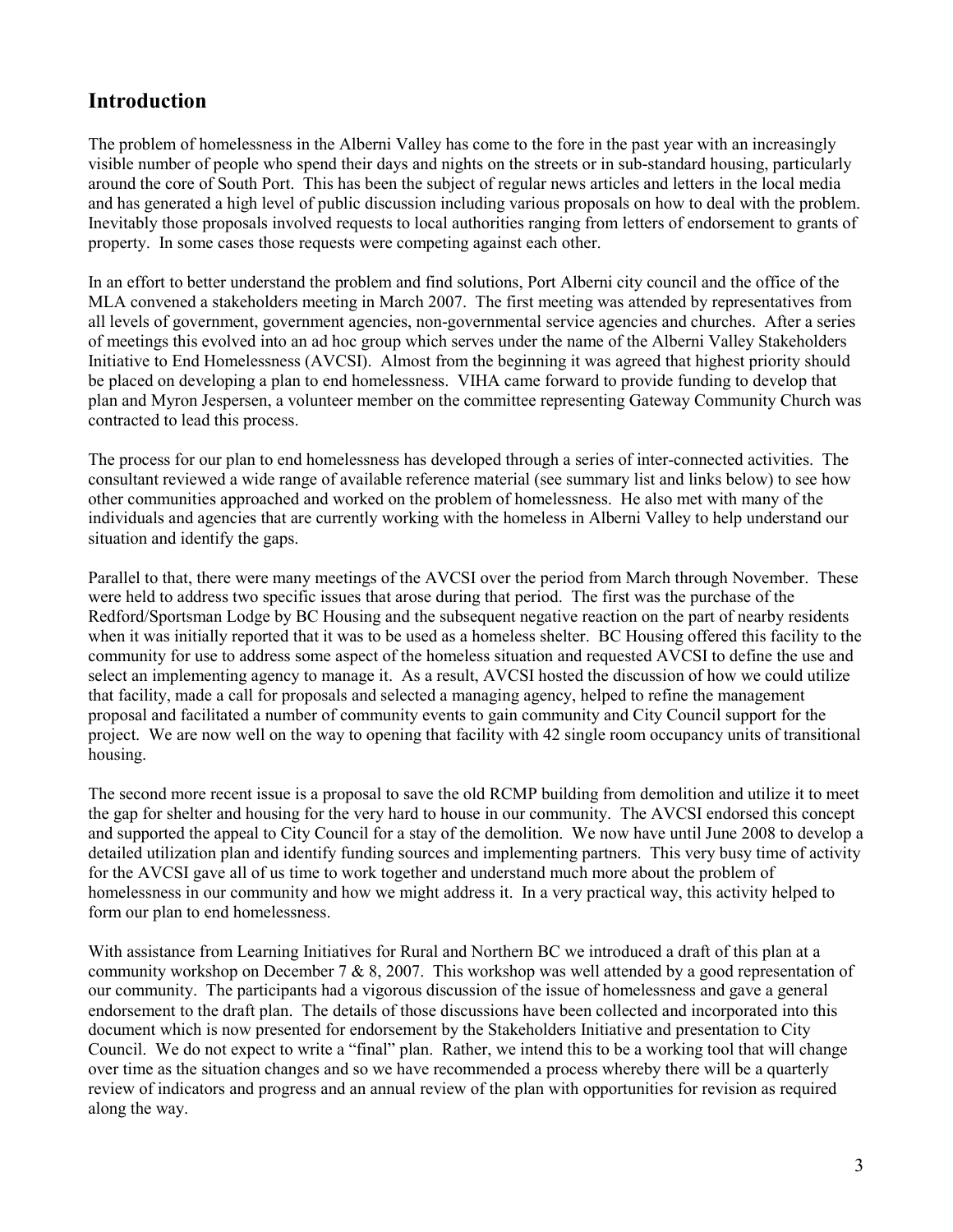# Underlying Assumptions

The idea that we can "end" homelessness is by any definition a bold ambition. We have all become familiar with the stories and pictures of homelessness in large urban centers in Canada and we have heard about many attempts to address the problem that have been made in other places. Yet homelessness persists. We could feel hopeless or become cynical and decide that there is little that we can do to solve the problem. However we have chosen to act and to act boldly. In order to remind ourselves of why we have come to that conclusion, it is good to remind ourselves of some underlying assumptions on which this decision is based.

- 1. We can end homelessness. It is important to keep that statement front and center in our thinking. The meaning of that statement is developed in detail further in our plan. But there are a number of reasons why we believe that we can make that statement:
	- a. The problem is manageable We are a relatively small community (AV population approximately 25,000) where people know each other. The number of absolute homeless is relatively few (unofficial estimates range from 50 to 150) and in most cases have connections to our community. Even the newcomers soon are recognized and known by the outreach street workers.
	- b. We have relatively low cost housing options In spite of recent steep increases, our real estate prices are still among the lowest on Vancouver Island. The cost of action now to end homelessness is significantly less than in other island communities.
	- c. The motto of Port Alberni is "The City with a Heart". Without exaggeration, we state that "Port Alberni has a phenomenal history of volunteerism and caring for others. If you are from a larger city, you will be surprised by the deep sense of community and belonging found here. With an overflow of volunteers, enthusiasm and goodwill, the people and service clubs of Port Alberni are uniquely generous with their time, energy and funds to support worthy causes and help those in need." AV Chamber of Commerce Website Our commitment to end homelessness is a natural expression of our community character.
- 2. We follow the principles of "Housing First" which recognizes that housing is a basic right for all people and that the most effective way to begin to deal with the multiple problems faced by the homeless is after they are in safe, stable, and ultimately permanent housing. It is well documented that that the chronically homeless place a disproportionate burden on the social service system (e.g. hospital emergency, police); a burden that decreases dramatically when they obtain stable housing. Housing provides the safety and security that make it possible for people to change their lives; a base to form positive relationships and become connected to the community.
- 3. We concentrate on efforts that offer measurable results. For this reason we have chosen specific indicators of homelessness in our community that we can measure over time. The strategies that we have set are aimed at moving those indicators towards our goals. We commit to review those indicators on a regular basis and alter our strategies if they are not effective.

# Who are the Homeless in Alberni Valley?

There are various ways that we could describe or categorize the homeless in Alberni Valley. Typical broad categories that are used include the chronically homeless who tend to be homeless for a year or more, or homeless multiple times over a long period, often with complicating addictions or illnesses. These are distinguished from the *episodic or situational* homeless who may have lost their home due to a sudden change in their lives such as fire, flood, loss of job, domestic violence or illness. Other categories might be made by distinguishing the most significant contributing factor such as addiction, poverty, mental or physical illness, unemployment, natural disaster, or domestic violence.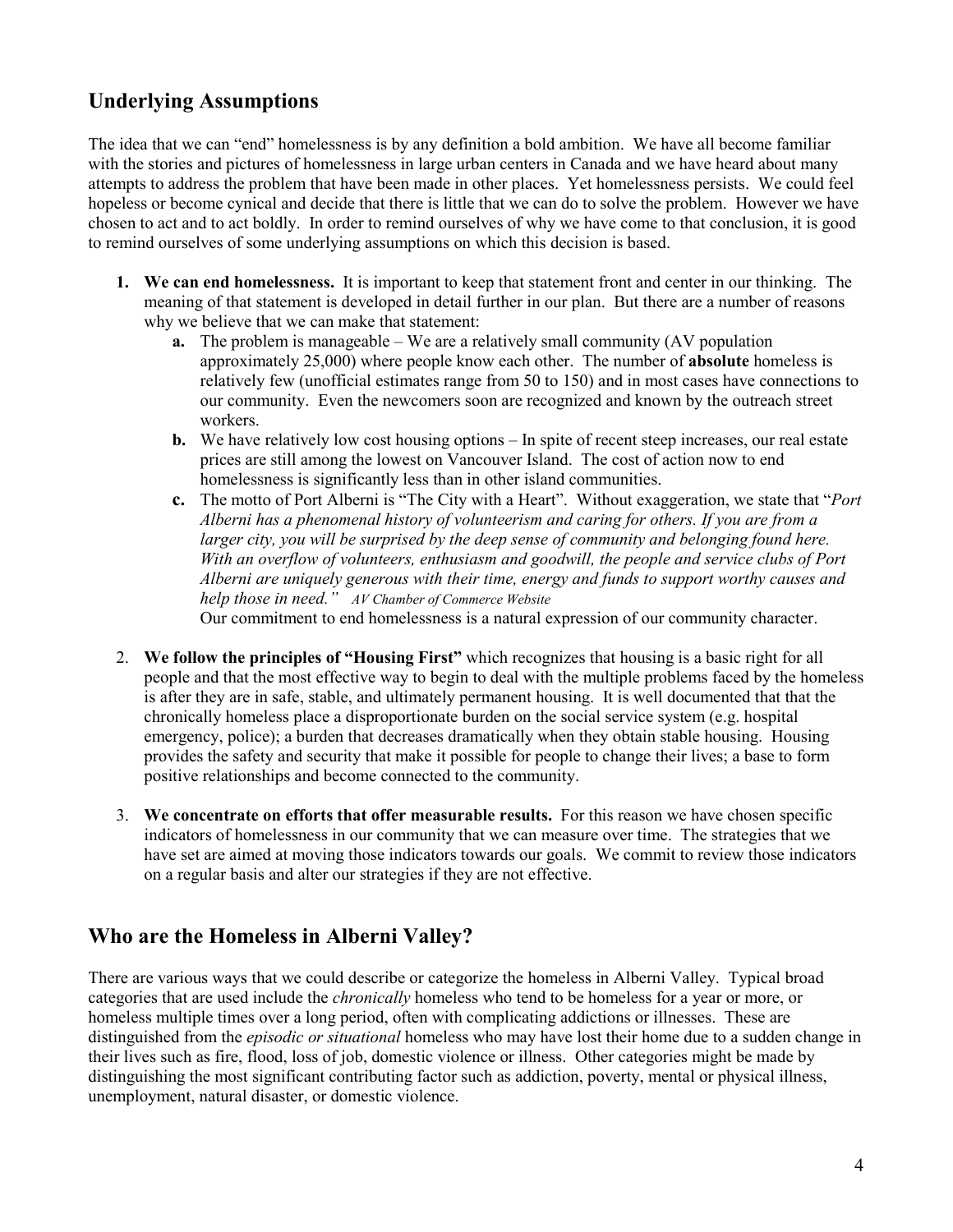The problem with any categorization is relating it to any particular case of homelessness because each situation is unique and complex. For the purposes of this report with the stated goal of being a plan to *end* homelessness, we have chosen to describe a continuum which will allow us to think about particular cases with regard to where they currently are and how they are progressing from homelessness.

At one end of the continuum are those that we refer to as being At Home. This would describe the majority of the population in Alberni Valley and where we would like everyone to be. These are not necessarily homeowners but they are in an adequate and stable home situation which is not likely to change quickly. If there is a natural disaster or other emergency, they have the financial resources, skills, relationships or access to support services necessary to secure alternative housing. They may be poor and/or have addictions or illnesses that typically contribute to homelessness but they have found ways to manage these so that they do not jeopardize their housing stability. The goal of our plan to end homelessness is to enable all of the residents of Alberni Valley to be in this situation. And because prevention is better than cure, our efforts should be focused on assistance to people who are *At Home* including ensuring that there are a wide variety of affordable housing options available, long-term supportive housing for people with special needs, subsidized housing for low income residents, and prevention and treatment services to help people avoid or manage health and addiction problems.

One step removed from being At Home are those who are at risk of homelessness. These are people who are in relatively adequate and relatively stable home situations but who would likely become homeless if their situation changed suddenly – for example if they lost their job or had significantly reduced income, fled domestic violence, faced a natural disaster, or failed to manage an addiction. A rapid rise in the price of housing or a decrease in the availability of social housing options could significantly increase their vulnerability. People in this situation may not have the skills to cope if they do face a change in their circumstances and will need significant help from the social network to do so. The same preventative efforts are required to increase the stability of people at risk of homelessness.

In the center of the continuum are the *transitional homeless*. These are people who are currently housed in temporary or transitional facilities such as the Port Alberni Transition House, Youth Group Home and rooming houses but are working on the issues that contribute to their homelessness. Support efforts that are required include transitional housing with a wide range of supports such as life skills coaching and mentoring, health and addictions management, job training, housekeeping and literacy. Ideally each person would be supported to develop an action plan with achievable milestones aimed at transition over a period of time back to a stable home situation.

The sheltered homeless are people who are living in low barrier or zero barrier social housing such as the Port Alberni Shelter (formerly PA Hostel) with access to support services. They may or may not be working on the issues that have made them homeless but they are in stable and safe housing with support services available as needed.

At the far end of the continuum are the *absolute homeless*. These are people who completely lack access to stable housing, living on the street, in crack houses or abandoned buildings. In most cases they are severely addicted to drugs or alcohol and/or suffering from mental illness and are not taking steps to manage their addictions or illnesses. They are hard to house.

Some AV statistics from a survey of 163 clients in the CMHA outreach program between July 06 and May 07:

- 46% rated as absolute homeless vs. relative homeless (homeless-at-risk)
- 50% were homeless for less than a month
- 39% were homeless for 1-6 months
- 71% were male
- 70% were over 30 years of age
- 28% were of First Nations origin
- 92% completed high school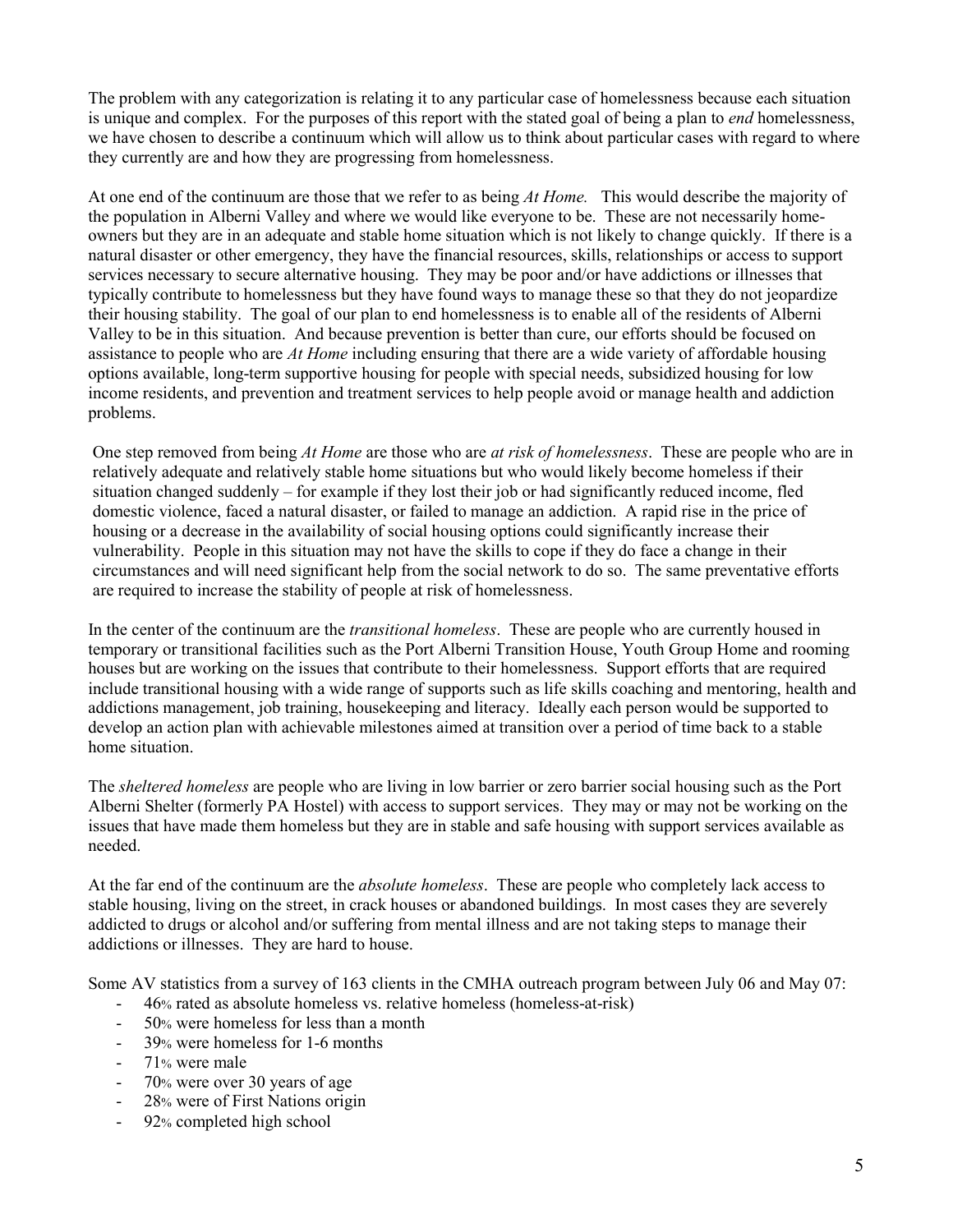- 68% were single
- 22% were families with children
- 55% had no income source
- 61% had addiction problems
- 64% had mental health problems
- 33% had general health problems
- 37% had permanent disabilities

Some AV statistics from 2007 Aboriginal Youth Homelessness Report survey of 116 youth on the street at night:

- 80 youth were counted on the street on one Thursday night (Feb. 21)
- 33 self-defined their situation as being homeless
- 85 described their current housing situation as temporary in that they did not know where they would sleep next month
- 52 stated they were only homeless when they came to Port Alberni, usually on the weekends.

### Why are people homeless in Alberni Valley?

The causes of homelessness are well documented. At the core of it is poverty. There are many other contributing factors, most prominently mental health and addictions, often in combination. The disturbing thing is that we are living in a time of unprecedented wealth and yet we are experiencing alarming increases in the rates of homelessness across the country. That anomaly is most often traced to two factors. On the one hand, real estate values in most parts of Canada have risen dramatically, far out of relation to the rise of average incomes and therefore pushing the price of both ownership and rental out of the range of affordability (usually referred to as spending less than 30% of household income on shelter). On the other hand, since the 1980's there has been a withdrawal of public investment in social/affordable housing and a reduction of support or tighter restrictions for income assistance recipients. These trends of cuts in funding have been partially reversed in the past few years with additional federal and provincial funding allocated to housing, supports and shelter but we are still living with the long-term effect of those actions.

Rising homelessness is a wide-spread trend across our continent so it is not surprising that we are seeing it in Alberni Valley. We are not unique but we were somewhat shielded from it by our relatively high income status from a robust resource economy and the low cost of housing compared to other parts of the island and the province. Over the past few years that situation has changed as the resource economy has plummeted with the collapse of fishing and forestry. We have changed from having the highest household income in Canada to  $4<sup>th</sup>$ lowest in a list of 23 BC towns and cities. We have changed from having full employment to high rates of dependency on IA and EI (5.1% of adults under 65 vs. 3.3% for all BC). (BC Stats) Other economic and social indicators are equally discouraging. For the past two years in a row a survey of the main cities across Canada ranked Port Alberni last in the category of Best Places to Live. (MoneySense – April 2007, April 2008) Though the cost of housing in Alberni Valley is still among the lowest on the island the average price of houses sold has more than doubled since 2001, buoyed up by the much higher prices of housing in surrounding communities. (VIREB) This dramatic change of circumstances has removed whatever shield we might have had in the past with the result that we see evidence of homelessness similar to larger urban areas in BC.

A disproportionate number of the homeless in Alberni Valley are of First Nations background. This trend is similar to the situation in other parts of the province and Canada and is attributed to the loss of cultural identity, breakdown of traditional family support systems, prejudice and racism in addition to the above noted factors that contribute to homelessness in general. The number of homeless of First Nations background is of greater significance in Alberni Valley because of the relatively high percentage of the total population that is First Nations. The unique factors that contribute to homelessness among First Nations people require that this be considered in any response initiatives. In addition, the First Nations governments must be partners in the process to ensure that First Nations peoples are At Home wherever they live in Alberni Valley.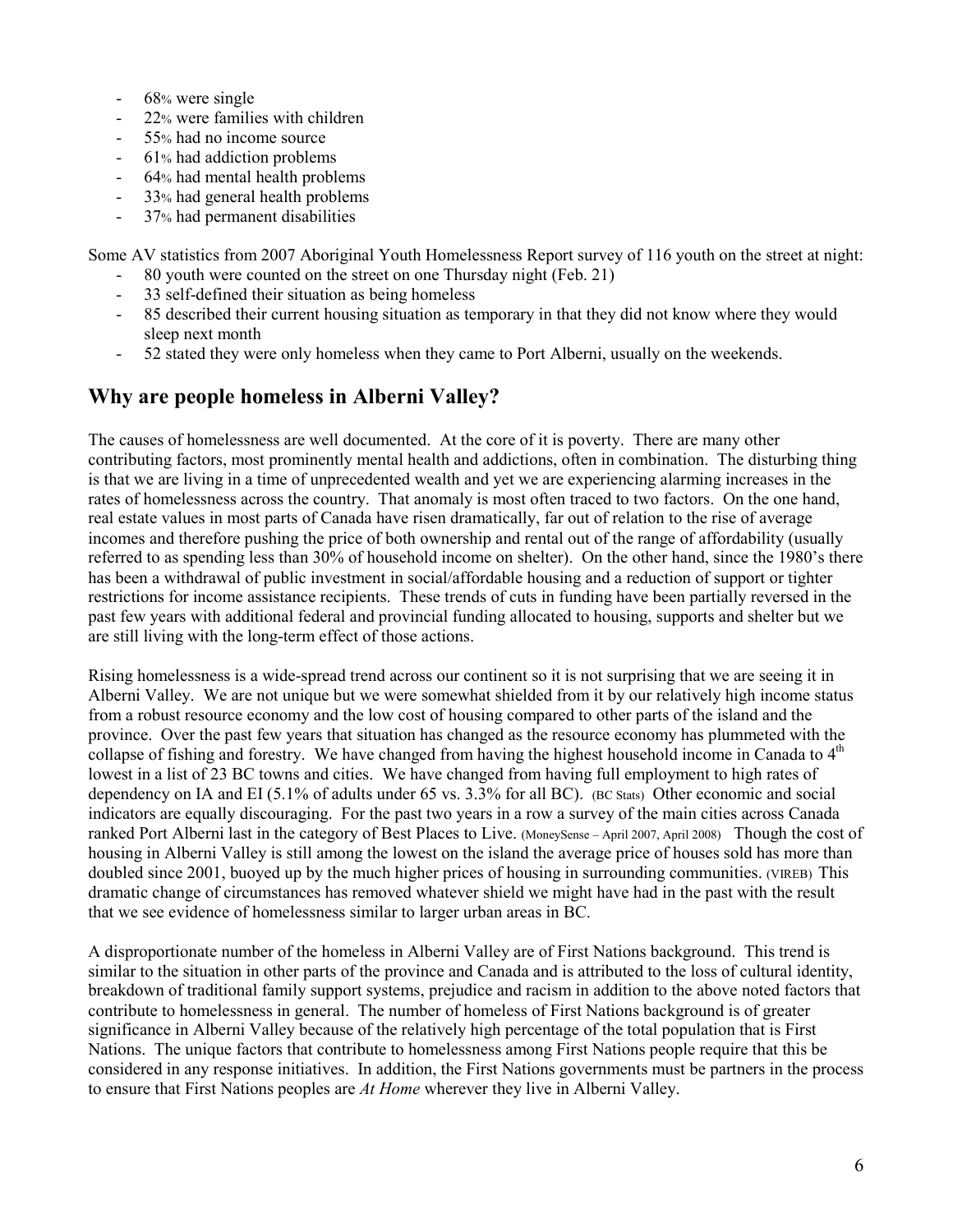# How many people are homeless in Alberni Valley?

When we first met to discuss the problem of homelessness in Alberni Valley, we struggled with the question of what was the size of the problem. In order to get a better idea of this, we started to plan for a street count. After some research into ways of doing street counts and discussions with others (e.g. Nanaimo's Working Group On Homelessness Issues) who had experience with this, it was decided not to pursue a count. Street counts are problematic in that they are difficult to arrange, the results are not reliable and subject to easy criticism of overcounting or under-counting. As a consequence they can have the effect of reducing rather than enabling action to address homelessness. "One day counts have very little practical or policy relevance – once we already know there is a problem and that its magnitude is significant. The number provided by a point-in-time count … is simply a very crude snapshot. Almost any well-designed research project on the problem will produce greater policy and program relevant insights than a point-in-time enumeration." David Hulchanski, Centre for Urban and Community Studies, University of Toronto, December 2000

Instead we have chosen to focus on indicators of homelessness in our community with the idea that if we track those indicators over time they will tell us whether we are succeeding or failing in our efforts to end homelessness. We have chosen the following indicators of homelessness (see examples in charts attached below):

### Homeless at Risk:

- Cost of housing in Alberni Valley with data from the Vancouver Island Real Estate Board
- Number of units available for rent below a designated cost level with data from the Pennyworth newspaper
- Number of families ranking above a designated rating on a scale of need on the waiting list for social housing units with data from M'akola Housing and the BC Housing registry
- Number of people ranking above a designated rating on a scale of need on the waiting list for supportive housing units

### Transitional Homeless:

- Number of residents in Transition House and Roger St. Apartments (when it opens)
- Length of stay of residents

#### Sheltered Homeless:

- Number of residents in PA Shelter (Hostel)
- Length of stay of residents

#### Absolute Homeless:

- Numbers of people utilizing Bread of Life services
- Housing related calls to Kuu-us Crisis line
- Kuu-us and CMHA outreach worker records

# What are we currently doing about homelessness in Alberni Valley?

There is a very committed group of individuals and agencies that is working hard to address the problem of homelessness in Alberni Valley at all points of the continuum. Some of this work has been going on for many years with new initiatives recently started in response to the increase of homelessness. This same group will be the core of the force that will drive our plan to end homelessness as they have been in the process of developing the plan. In order to effectively implement this plan, agencies will have to find ways to work in cooperation at all levels including developing proposals, sharing resources, sharing best practices, partnering to implement projects and partnering to create new implementing agencies. This has its complications in a relatively small community where everyone knows everyone else. And it is not easy in an environment where agencies are competing for the same pot of funding. But we must find ways to avoid the situation in 2006 in which multiple agencies responded to a call for proposals and none were selected, in part because of the competing applications.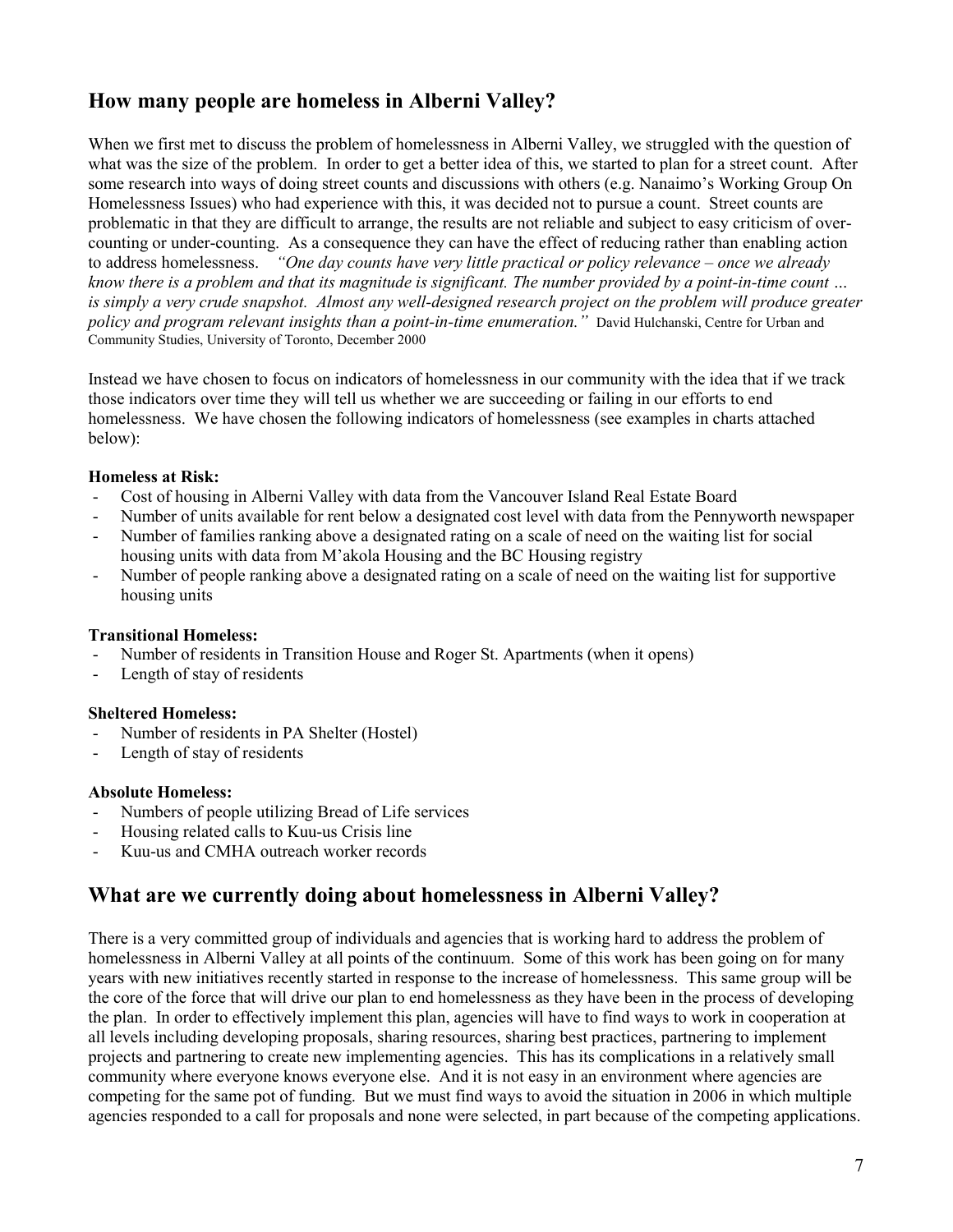Following is a list of the agencies in our community with a major focus of working with the homeless and a brief description of the services offered. This is not an exhaustive list and does not include many individuals and agencies whose work (paid and unpaid) is indirectly essential to the goal of ending homelessness.

#### Alberni Community and Women's Services Society

Alberni Community and Women's Services Society provides emergency shelter, counselling, outreach, victim supports, referrals, resources, and crisis supports to women, children, youth, men and families struggling with issues related to family violence. Some of our programs that directly assist with homelessness, and the risk of homelessness include:

- Our Emergency Shelter which provides a temporary home for women and children made homeless by violence

- Our Outreach Program which supports women facing a variety of issues including homelessness or risk of homelessness, through assistance with life skills, emotional support, resources, referrals, advocacy and accompaniment to appointments.

- Our Community Resource Worker who provides similar assistance to individuals and families struggling with issues such as poverty, family violence, homelessness and risk of homelessness, etc.

- Our Youth Resiliency Program which connects with at-risk street-involved youth to support them to stay safe.

- Our counselling programs which offer one-on-one and group supports to women and children living with violence.

We also offer a drop-in space open Monday through Friday, 9:00 to noon, and 1:00 to 4:30, where people can access a free local phone, copies of local newspapers with classified ads, and other resource information that can help them to stay safe and to find safe, affordable housing.

For more information, or to speak to a staff member, contact us at: 3082 - 3rd Avenue, Port Alberni Ph. (250) 724.7111, Port Alberni Transition House (250) 724-2223 http://www.acaws.ca/

### Bread of Life

Bread of Life is the local soup kitchen. We are a non-profit society, supported locally by the good people and businesses of Port Alberni, receiving no federal or provincial government funding.

We serve meals 5 days per week, 4 lunches, Monday, Wednesday, Thursday and Friday, served at 11:30 am. One dinner is served Tuesday evenings at 5:00pm. As well as meals we provide emergency service such as tents, bedding, clothing and household necessities free to the homeless or those in desperate need. We have a network of help at our finger tips keeping in touch with others who are like minded. The local Health Unit has use of one of our rooms with a permanent, equipped clinic open Monday, Wednesday and Friday.

Contact: 3130 3rd Ave, Port Alberni B.C V9Y 4C8 Ph. (250) 723-4049

#### Canadian Mental Health Association

CMHA - Port Alberni Branch was incorporated in 1992 by people with serious and persistent mental illness, their families and friends. The current location for Clubhouse, community services and administration - the New Horizon`s Centre was purchased and renovated in 1996.

Current services for people who are homeless include:

- Crisis, transitional and supportive housing with 2 beds for crisis, 2 beds for transitional and 15 supportive housing units. An additional 42 beds of transitional housing is in process of development.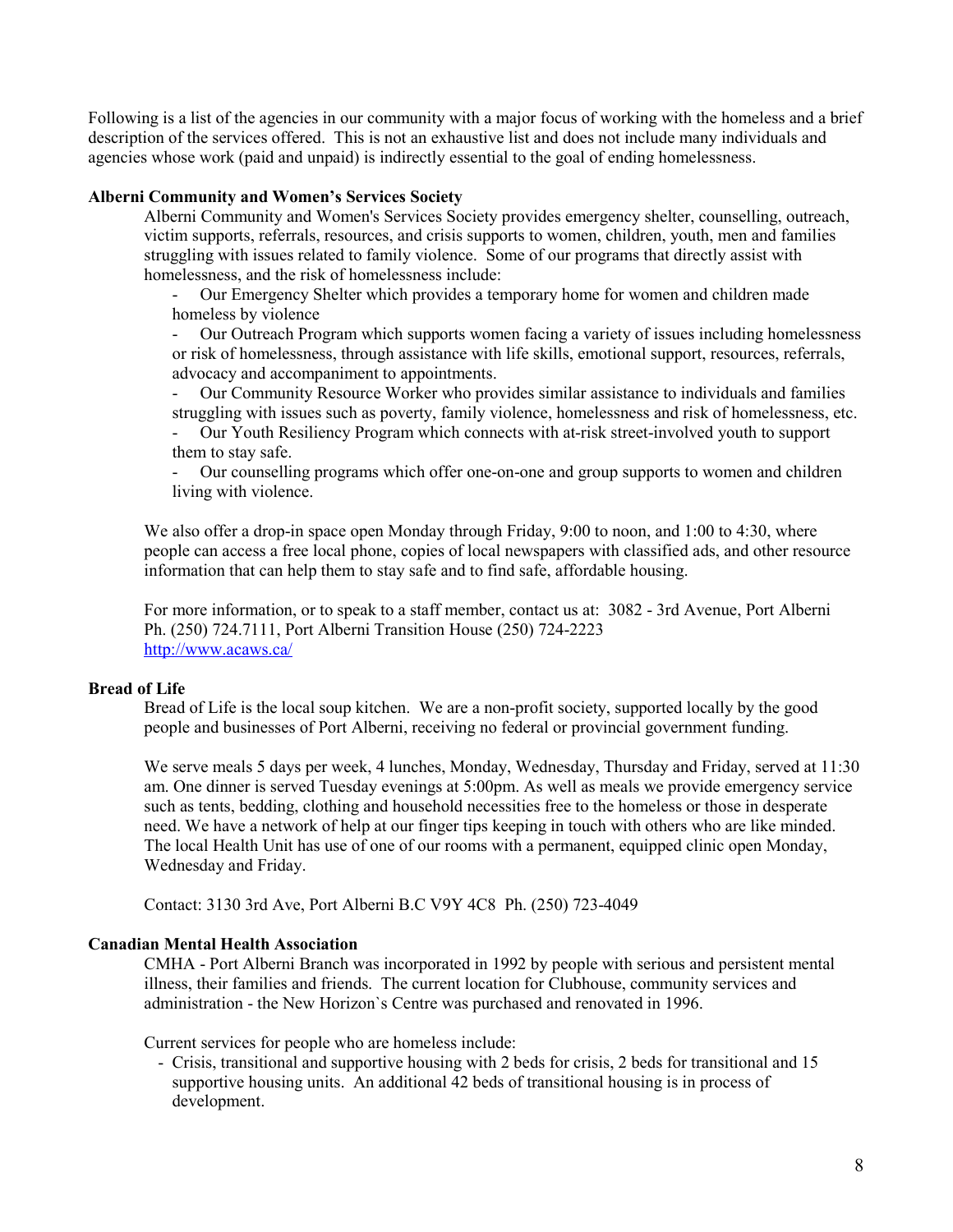- Outreach services for people who are homeless and without income, currently assisting about 25 clients each month.
- Advocacy services available for all people in the community
- Peer support for anyone in the community experiencing a mental illness. The peer support and advocacy program are accessed by approximately 250 clients per year.
- Public education to increase awareness about the issues of homelessness
- The Clubhouse assists all members with housing, vocational and health concerns. There are 150 active members with a daily average of 22 visiting the clubhouse.

Contact: Clubhouse, community service and administration, 3178 2nd Ave. Port Alberni. Phones Administration and housing 250-724 – 7199, Outreach 250-720-6544, Clubhouse 250-724 – 3663, Peer support 724- 7176, Advocacy 723 - 7137 http://www.cmhapa.ca/

#### Habitat for Humanity

A local chapter is in the process of forming as an affiliate of the Mid-Vancouver Island Society in Nanaimo with a goal to begin construction of an affordable duplex house in 2008.

We are a non-profit, non-government, charitable organization that builds or renovates homes and, based on Christian principles, we sell them at no profit and no interest to low-income families. We work in partnership with volunteers, donors, sponsors, and the homeowners themselves to build these homes. In the process we build new found hope and a stronger sense of community for people of all religious and philosophical beliefs.

Every man, woman, and child should have a simple, decent, affordable place to live, where they can dwell in dignity and safety. Our mission is to eliminate poverty housing in our community.

Contact Donna Brett (250) 724-4073 http://habitatmvi.org/

#### Kuu-us Crisis Line

Homelessness is a predominant issue that the KUU-US Crisis Line addresses through a continuum of services. There is a 24hr access intake process for those that are homeless. This is done immediately either by phone or through street outreach workers. Clients that require shelter are accommodated through an agreement between the society and the local hostel. At the initial point of contact crisis workers identify the immediate needs of clients and provide resources through a criteria and needs assessment process. Those clients that are "at risk" are monitored and tracked to reduce the likelihood of crisis' reoccurring.

After initial phone contact and support, clients are then linked to an advocate worker. The advocate worker assists clients with financial, landlord and housing issues as well as working with the clients in establishing care-plans which address underlying root causes for homelessness. KUU-US services are active in the reduction of homelessness through intervention, education and prevention programs. The program is free of charge and is aimed at serving the aboriginal population although it does not turn away any homeless individuals that access our service.

Contact (250) 723-4050 (24hrs a day) http://www.alberni.ca/directory/kuu-us/

#### M'Akola Housing Society

The Society was originally established to provide safe, affordable housing for families of First Nations ancestry who were in core need of housing in urban centres on Vancouver Island. Since that time the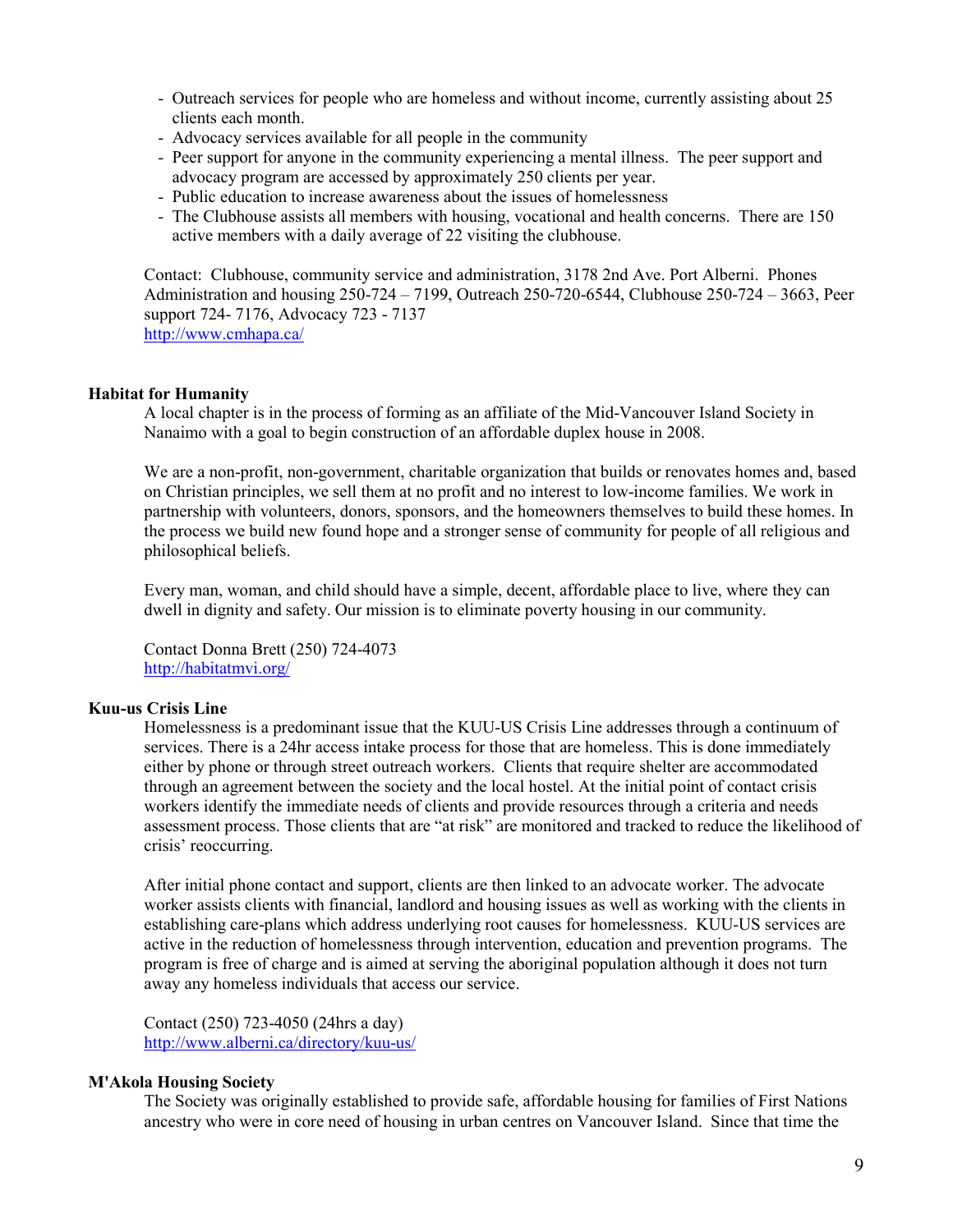Society and its mandate have expanded into what is now the M'akola Group of Societies which provide a range of services related to housing and development.

In Alberni Valley M'akola Housing Society manages 42 family units (2-5 bedroom) owned by the society. Tenants are selected from a waiting list maintained by the society and vacancies are filled in order of ranking on a scale of needs. At the end of May 2008, there were 35 applicants on the waiting list for Port Alberni units who ranked above 65 (out of 100) on the scale of need.

In addition to the 42 units which are reserved for applicants of aboriginal ancestry, the society also is contracted by BC Housing to manage 65 family units (mostly 3 bedroom) which are open to the general population. Tenants are selected from a waiting list maintained by the Housing Registry and vacancies are filled in order of a ranking set by the registry.

Contact: Tenant Relations Liason, 3277 Argyle Way, Port Alberni. Ph. 250-723-9855 http://www.makola.bc.ca/

#### Ooh-ah-tiuk-kuu-wil Society

We are a licensed Youth Group Home mandated to provide long or short term care for youth ages 15-19 that are in the care of the Ministry of Child and Family Development. We currently provide long-term care for up to 5 youth in our facility provided by the Hupacasath First Nations. Our goal is to secure additional funding to make available at least two emergency shelter beds to homeless youth within our current residence as well as to purchase a site in the downtown core that can provide six emergency shelter beds as well as day/evening drop-in program that assists youth in permanency planning (housing, education, career, health).

Contact: Ph. (250) 723-8409

#### Port Alberni Shelter

The Shelter is run by The Port Alberni Shelter Society (formerly Port Alberni Hostel Society), a local non-profit organization that was first established in 1972 as the Friendship Lodge and has provided hostel accommodation, room and boarding and emergency shelter since that date. Currently the Shelter has a total of 35 beds with 13 reserved for emergency shelter. Every effort is made to accommodate emergency housing needs while maintaining a secure and stable environment for the longer term room and board clients. The Shelter is open 24 hours each day and provides a complete meal service for residents. In addition to providing accommodation, staff also serve as outreach workers to assist residents to access support services and gain employment.

Contact: 3978, 8th Ave, Port Alberni Ph. 723-6511 http://www.alberni.net/albernihostel/

#### Port Alberni Non-Profit Housing Association (PANPHA)

PANPHA was formed in 1995 by a coalition of the Port Alberni Friendship Centre, Family Guidance, Port Alberni Women's Resource Centre, Citizen's Advocacy, Mental Health Services and Ministry of Social Development & Economic Security. The first step was to hold a housing conference to identify needs and assess the community capacity. Out of that conference came a plan to obtain funding and construct an apartment complex for a diverse mix of lower income singles called Cool Waters.

In June 1998, construction began and in April 1999 the first tenants moved in. The project includes 20 one-bedroom units in a two-story "U" shaped structure. Unit sizes range from 550 to 635 square feet: two units are fully wheelchair accessible and two more are designed to be adapted to accessible units when necessary. The exterior is clad in high quality cedar siding, which was provided by MacMillan Blodel at a low cost.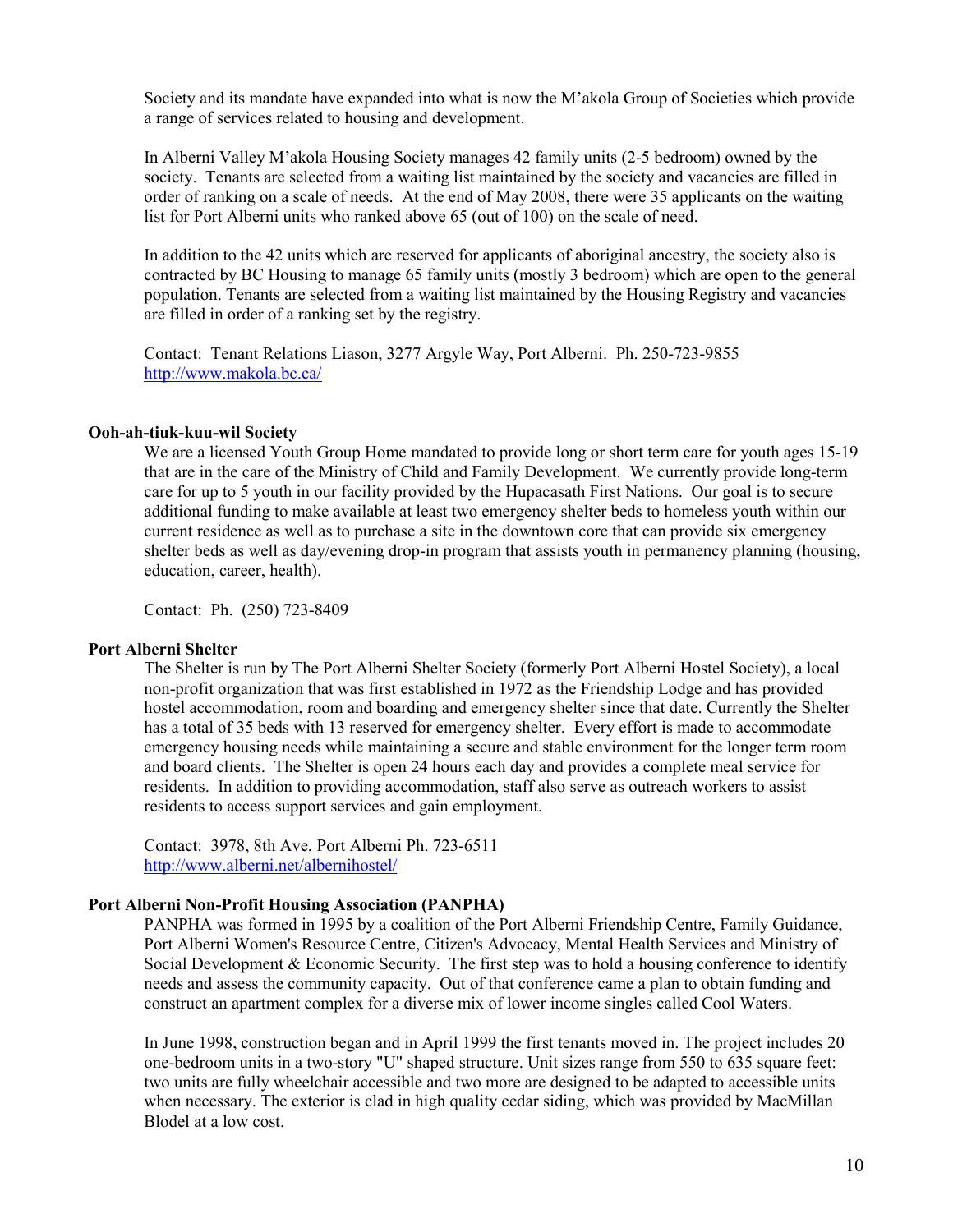The design is intended to foster tenant interaction, encourage neighbours to look out for each other, and to enhance security. The units face a Mediterranean-style courtyard with a wheelchair accessible herb garden. A separate building contains a common room, a laundry room, and a kitchen. The City provided technical support for landscaping and the development of a community garden. This

PANPHA is committed to fostering ongoing tenant involvement. The Cool Waters Tenant Council established in September 1999, has carried out a wide variety of activities, including setting up an emergency fund/lending circle, organising community dinners, co-ordinating crime prevention education, and developing an Emergency Response Committee.

Contact: Administrator, 111 - 4777 Southgate Road, Port Alberni Ph. (250) 720-2136 http://www.island.net/~panpha/

### What are the gaps in infrastructure and services?

While recognizing the hard work that is being done with regard to homelessness in our community, we acknowledge that we are facing a growing problem. In the process of our review of homelessness in Alberni Valley, we have identified the following gaps.

At Home and Homeless at Risk

- 1. Commercial home ownership options: With recent increases in the price of houses in Alberni Valley, there are decreasing purchase options for low income earners and those on income assistance. A real estate web-search for houses for sale under \$100,000 lists 11 units in Port Alberni. Most of these are mobile homes or condos which have additional monthly fees of up to \$250 per month. If the price trend continues it will make ownership impossible for the poor in Port Alberni.
- 2. Commercial rental options: Rising property values inevitably drive up the price of rental properties and there appears to be a decreasing number of rental options for low income earners and those on income assistance.
- 3. Subsidized housing options: There are zero vacancies and very low turn-over of subsidized housing units in Alberni Valley (e.g. Cool Waters, M'Akola/BC Housing) and long waiting lists for those facilities (as of October 31, 2007, M'Akola Housing had 24 requests for housing that rank 65 or higher on a scale of need out of 100). There are at present no plans for additional subsidized housing.
- 4. Supportive housing options: There are very few non-commercial supportive housing units in Alberni Valley (e.g. Kendall House) and there are zero vacancies and very low turn-over rates.
- 5. Tenant/landlord support options: There are few programs to provide support to hard-to-house tenants to access and retain commercial rental accommodation. There are no programs that are geared to provide assistance to landlords.

Transition Homeless

1. Single Adult Transition options: This has been a major gap in our community but when the Roger St. apartment is renovated and contracted by BC Housing, it should effectively fill this gap with the possible exception of some special needs like women coming out of abusive situations.

Sheltered/Absolute Homeless

- 1. Zero-barrier, no-eviction option: at present we have no housing option for the very hard-to-house who would pose a risk to residents in existing shelters or transition houses.
- 2. Safe-sobering/Social detox center: at present we have no options for safe-sobering or social detox in our community. This is a facility where someone who is intoxicated can be sheltered and sober in safety with the opportunity to provide assistance to break the cycle of addiction and begin the process of recovery.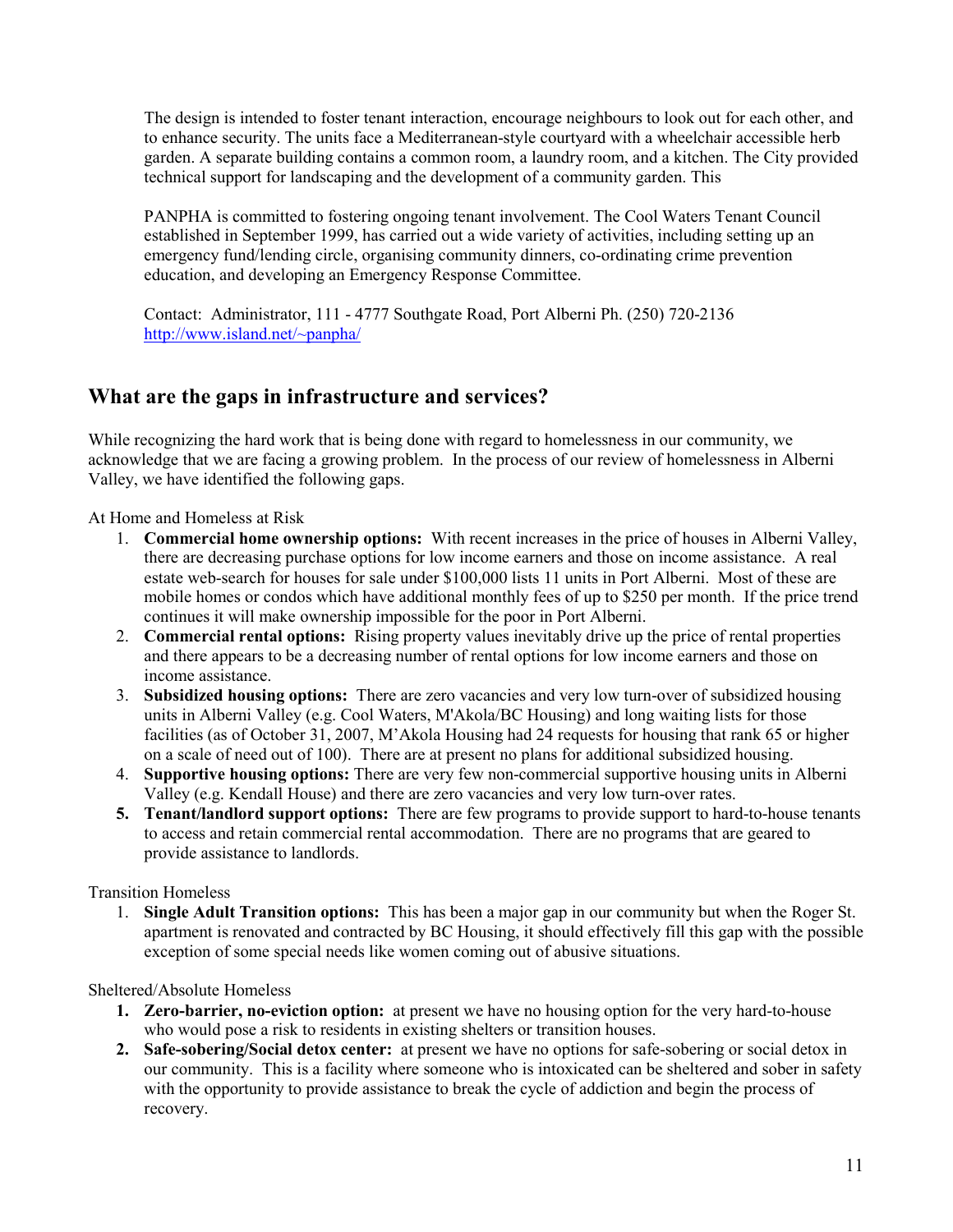3. Youth Emergency Shelter: At present we have no facility to take in youth under the age of 18 who may be homeless in our community.

# What will we do to end homelessness in Alberni Valley?

As noted above, homelessness is a widespread and persistent problem that has been growing in most urban areas in Canada for the past decades. In light of that, it is hard to imagine how we can claim to be ending it. So perhaps we should define what we mean when we speak of ending homelessness. What is our goal? What are the broad objectives?

Our goal has already been stated. We want to see everyone in Alberni Valley  $At Home -$  in safe, stable, affordable, permanent housing. Realistically we know that for many reasons people will be at risk of homelessness and need a continuum of supports. So an end to homelessness will not mean an end to providing that range of support services. In that sense we might more accurately speak of our task as *addressing* homelessness rather than ending homelessness. However there are good reasons to continue to speak about ending homelessness; the primary one being that it will force us to keep focused on working towards specific objectives compared with a less demanding goal statement. This is sometimes referred to as the difference between managing a homelessness problem and finding solutions to homelessness.

There are a number of specific targets that we are setting in our quest to end homelessness. One basic target is to have secure shelter for everyone in our community. The very visual test of this is whether we have people sleeping on our streets or living rough in our community and a more objective test of this is the case-load and observations of our outreach workers. A second basic target is to provide affordable housing for every family on the housing registry ranking above an agreed rating on the need-scale. These are two initial targets that we set as our definition of ending homelessness. Over time as we meet those objectives, we can set other higher targets that reduce the risk of homelessness or improve the transition of people from homelessness to being At Home.

The problem of homelessness is complex and consequently there is no single, simple solution. Ending it even by our restricted definition will require action across the whole continuum of the problem. In order to achieve our goal of ending homelessness, we recommend the following specific strategies and actions:

### General strategies:

Develop the Community Stakeholders Initiative to End Homelessness into a formal entity with an executive to arrange, lead and record the activities of the group, a membership made up of representative agencies that are working to address homelessness and a clear mandate and responsibilities for participation. This could be a stand-alone community based entity or it could be a formal committee under city hall or the regional district. Potentially, if we develop a social planning council in our city or district, this initiative could be a sub-committee of that council. There are advantages and disadvantages to both options. If CSI is a stand-alone entity, it could more directly participate in initiatives by obtaining funding, managing projects, creating or joining consortiums, and holding and managing property and other assets. As a committee, CSI could play a more objective, armslength role of facilitator to implementing partners and advisor to city and regional governments.

In any case, the CSI will have the following mandate:

- 1. Maintain the database of indicators and conduct a quarterly review of the indicator trends to determine the progress towards ending homelessness.
- 2. Conduct a quarterly review of the progress of the strategies to end homelessness.
- 3. Conduct an annual review of the plan to end homelessness with a goal to identify new and more effective indicators and strategies in response to the changing reality of homelessness in our community.
- 4. Take steps to see that the priority strategies are implemented. This could include:
	- a. Creating awareness within our community and externally about the gaps that are not being filled as well as success stories towards the goal of ending homelessness,
	- b. Finding and supporting implementing agencies or creating new ones if gaps are not being filled,
	- c. Advocating for funding from donor agencies,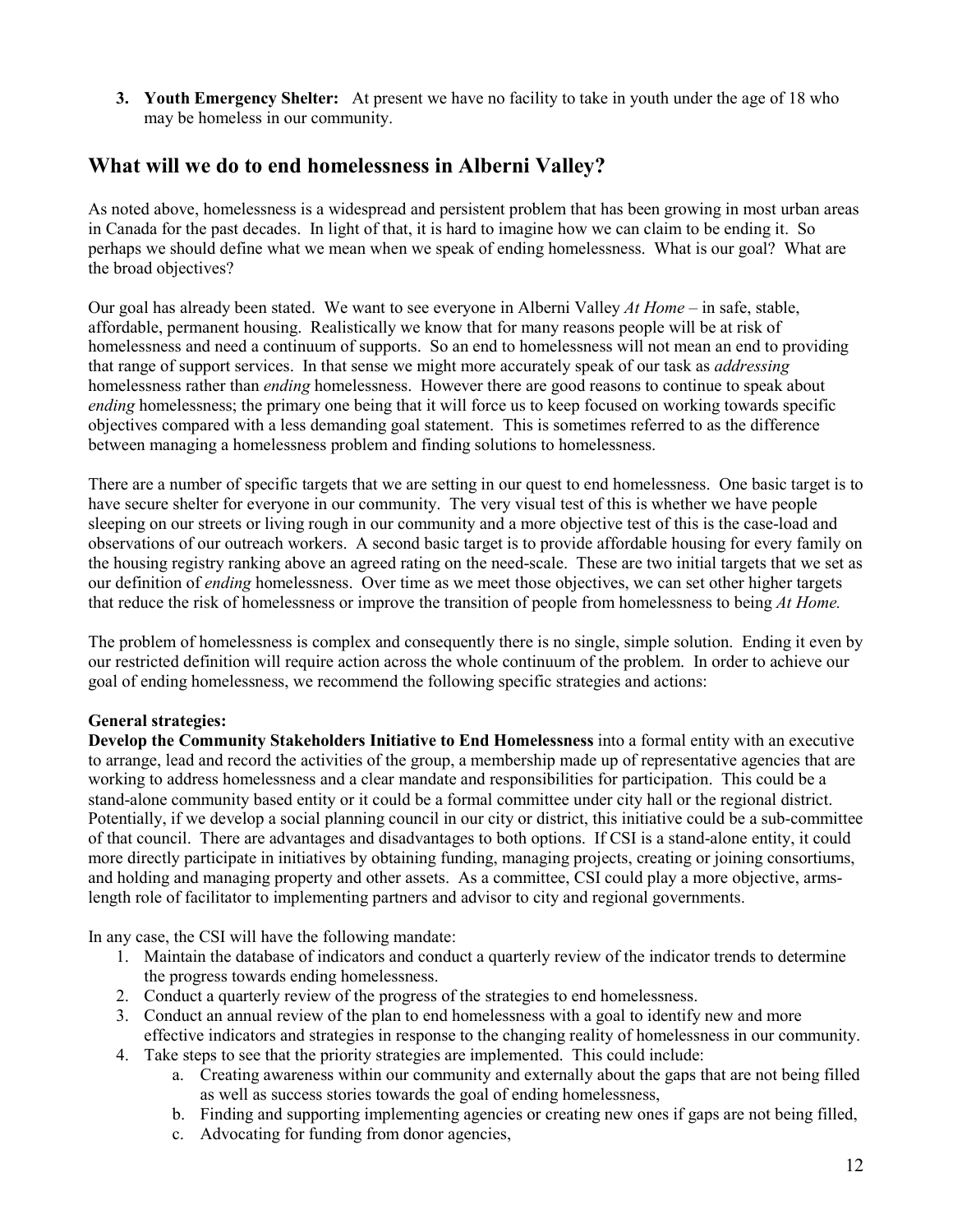- d. Conducting community consultations for new initiatives,
- e. Advising elected officials on policy issues.
- 5. Serve as a coordinating body for implementing agencies. This could include;
	- a. Facilitating joint project and proposal development
	- b. Developing and sharing best practices
	- c. Mediating in situations of competition and conflict.
- 6. Monitor other social indicators that may contribute to homelessness. This could include a wide range of things like unemployment levels, availability of child care and senior's care, youth and adult literacy, levels of drug and alcohol addictions, and such.

### Strategies for those At Home or At Risk:

- 1. Promote affordable home ownership. We recommend a review and revision of planning, zoning and building bylaws with the objective of:
	- a. Making changes that will encourage development of affordable housing. For example, the building bylaws could include additional density bonuses or a waiver of some part of the development costs in exchange for higher ratios of affordable housing.
	- b. Making changes that will require development of affordable housing. For example, development permits could be issued with a requirement that a specified number of affordable units is included in every 10 units permitted. Another example would be to require that a specified number of houses in each development area are designed so that they can readily adapt to special needs (e.g. for the elderly or disabled) or convert into multiple smaller units over time (flexi-housing).
- 2. Promote affordable rent options. We recommend a review and revision of planning, zoning and building bylaws with the objective of encouraging the development of new rental units. For example, modified building codes and broader zoning that would allow for the creation of secondary suites, garage suites, and mixed use (residential/commercial) facilities.
- 3. Create additional social housing units. We recommend that a non-profit housing agency take on responsibility to add and manage at least 10 housing units (3 bedroom equivalent) per year for the next 5 years to increase the stock of social housing units with the goal to reduce the waiting list to the point where there are zero applicants on the waitlist ranking above 65 on the need-scale.
- 4. Develop tenant/landlord support services. We recommend that one or more service agencies take initiative to develop and provide a service to support both tenants and landlords in situations where a tenant with a history of homelessness may pose a high risk to the landlord. Services could include: providing basic life skills, bridging to other available support services, mediating conflicts and guaranteeing first and last rent.

### Strategies for the Transitional Homeless:

Create transitional housing to provide a range of housing and support services to enable clients to transition from a situation of homelessness to stable housing. We recommend:

- 1. Support for the development and operation of the Roger St. Apartments facility (formerly Redford/Sportsmen Lodge).
- 2. Support for the development of second stage transitional housing for women fleeing abuse currently being considered by AVCAWS.

### Strategies for the Sheltered Homeless and the Absolute Homeless

- 1. Develop housing for the very hard-to-house. We recommend that an agency take initiative to develop and manage a zero-barrier/no-eviction housing facility targeting the absolute homeless with a goal to see that we do not have anyone sleeping on our streets. Specifically we recommend that the proposal to consider the former RCMP building for this purpose be supported.
- 2. Develop a safe-sobering and assessment service. We recommend that an agency take initiative to develop and manage a facility that will provide this service in our community.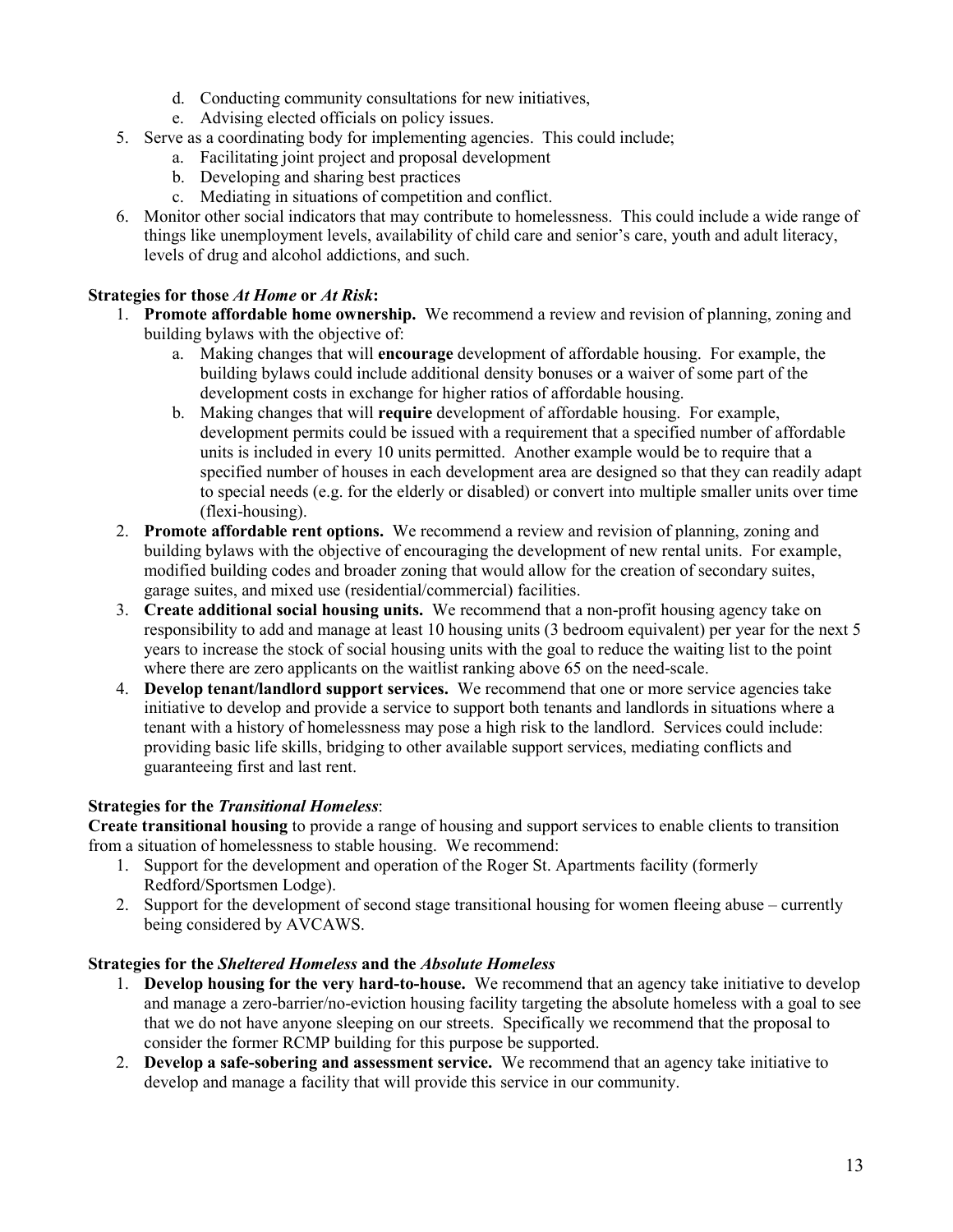3. Create space for emergency youth shelter: We recommend support for the initiative currently being considered by Ooh-ah-tiuk-kuu-wil Society to add 2 emergency youth shelter beds to their current Youth Group Home.

This is our initial list of strategies to end homelessness. It is not a final list but it is a list of the things that we consider as first priority and that we are committed to implementing or advocating for. As we achieve our objectives or as the problem of homelessness in our valley presents new challenges we will respond with new strategies and initiatives to meet our goal to see everyone At Home in Alberni Valley.

# Thank You

This plan is presented with the acknowledgement of the input of many people in Alberni Valley. It is not fair to single out any one but it is important to acknowledge the wide range of contributions. First of all, we need to recognise and celebrate the hard work of a committed group of individuals and agencies who work every day in our community directly and indirectly with and for the homeless. Much of that work is volunteer and depends on the generous donations of valley residents. You are the people who are going to lead the process to end homelessness. And in that process, if we are successful, your work will change from providing basic emergency services to focusing on prevention. Thank you for what you are doing.

Thank you to each of you who gave of your time to work on the CSI committee over the past year. You have attended many meetings and patiently participated as we together worked out the role of CSI and engaged in specific projects. In the process you did much to shape this plan and no doubt will continue to in the future.

Thank you to each of you who provided time in meetings, conversations, emails and phone calls with the consultant, answering questions, providing data and information, sharing your experiences, contributing your ideas and critiquing the plan as it developed.

And finally, thank you to those who attended the various community meetings that we have had over the past year related to homelessness and proposed solutions. Your level of interest and your input on all sides of the issue are important to finding appropriate solutions. Thanks especially to the dedicated group who came out to the workshop on a weekend in December and pored over the draft plan and added your insights. Hopefully we will be faithful in responding to your call to **ACT NOW** to end homelessness.

Thank you all.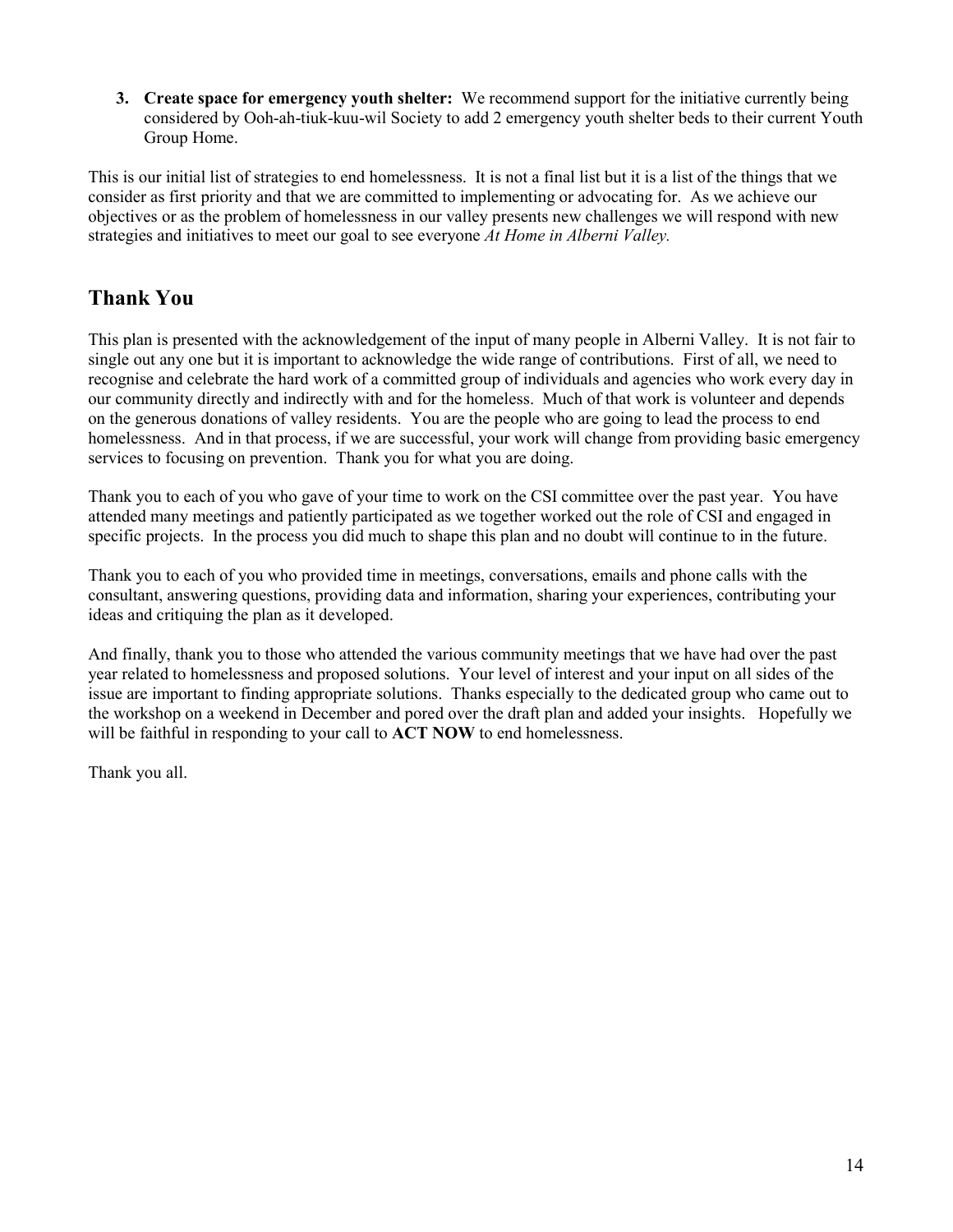# Annex 1 – References and Resources

Following is a selective list of references and resources that have been particularly helpful in the development of this plan or are useful references for further information on this issue and a source of models for implementation.

- 1. BC Housing: This is the agency with primary responsibility for to fulfill the provincial government's commitment to the development, management and administration of subsidized housing. Their website has good descriptions of programs and services. The current strategy document is *Housing Matters BC* available from the website. This strategy includes the Provincial Homelessness initiative to help people who are homeless or at risk of homelessness move beyond temporary shelter to more secure housing, gain greater self-reliance, and achieve appropriate employment. http://www.bchousing.org/
- 2. BC Non-Profit Housing Association: The work of the Association is to lead and support its members who are non profit housing providers through services, educational opportunities, and advocacy. The website includes some resources for non-members. http://www.bcnpha.ca/
- 3. BC Stats: A source of a wide variety of statistics for the province of BC including a breakdown many of those to the municipal or district level. http://www.bcstats.gov.bc.ca/
- 4. Bringing Lethbridge Home: The plan of the city of Lethbridge, Alberta to end homelessness. This is a model of a very recently developed plan (September 2007) with objectives and approach similar to that of our plan but on a larger scale appropriate to that size of city. http://www.bringinglethbridgehome.ca/
- 5. Home Again: The Portland Oregon 10 year plan to end homelessness developed in 2004. A model of a larger scale initiative based on principles similar to those adopted in our plan. As of 2006 there were indications (from street counts, subject to question) that the plan was having an effect (30% reduction in counts). The website includes links to quarterly updates on progress towards their goal. http://www.portlandonline.com/bhcd/
- 6. Homecoming Community Choice Coalition: This group upholds the right of people with mental illness and anyone else who faces "NIMBY" discrimination to live where they choose. Their motto is "You're welcome in my community" and they have developed the "Yes In My Backyard" toolkit for developers of supportive housing. http://www.homecomingcoalition.ca/
- 7. Our Way Home: The Victoria Steering Committee on Homelessness website contains helpful factsheets on homelessness and advocacy for creating solutions. http://ourwayhome.ca/
- 8. Raising the Roof: This agency is focused on youth homelessness and their website includes resources and links related to that. http://www.raisingtheroof.org/
- 9. Reducing Homelessness: The Nanaimo 2003 community plan is a model of what is being done closer to us. The information is a bit dated and it is not clear if it is currently being followed (meeting minutes are not posted after March 2005). There is an interesting description of the process of merging two parallel processes to integrate an earlier planning process and an Urban Aboriginal Strategy. http://www.nanaimo.ca/residents/ and follow the links to Planning and Social planning
- 10. SPARC BC: The Social Planning and Research Council of British Columbia an independent charitable organization that conducts public education and research on key social issues. The website provides access to a good variety of resources including a very recent research paper on homelessness In the Proper Hands (November 2007). A representative of SPARC is participating in our review of our draft plan. http://www.sparc.bc.ca/
- 11. VIREB: The Vancouver Island Real Estate Board website includes some publicly accessible data helpful for tracking the trends in the Alberni Valley. More detailed information is available by subscription. http://www.vireb.com/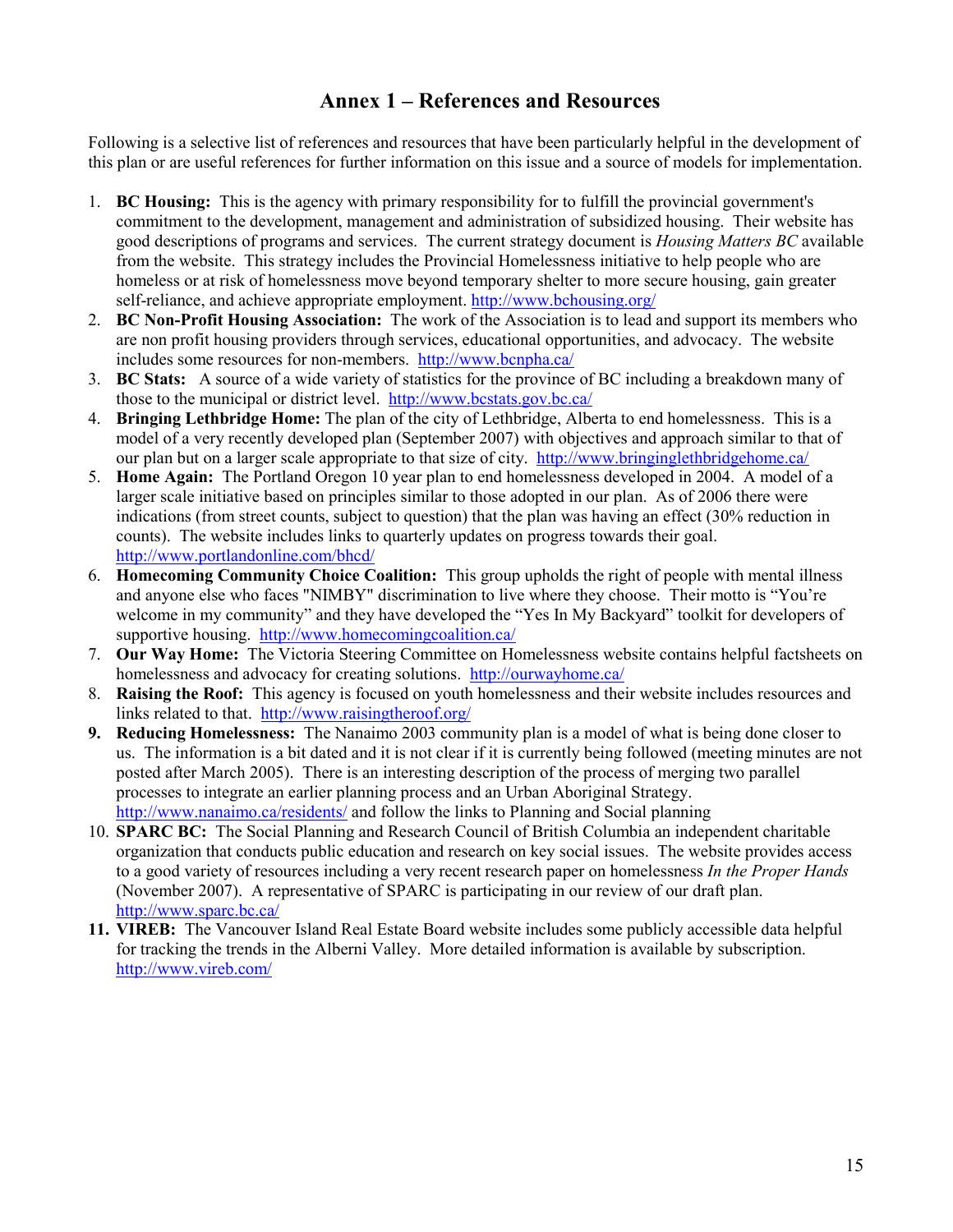# Annex 2 - Examples of Indicators of Homelessness

### Indicators of Homeless At Risk



Waiting Lists for AV Social Housing  $0 -$ 10 20 30 40 50 60 70 Jan-08 Marios Mayos Ist Sep Flats later Avere BC Housing Applicants Makola Housing High Need Applicants

Average Cost of Housing in Alberni Valley